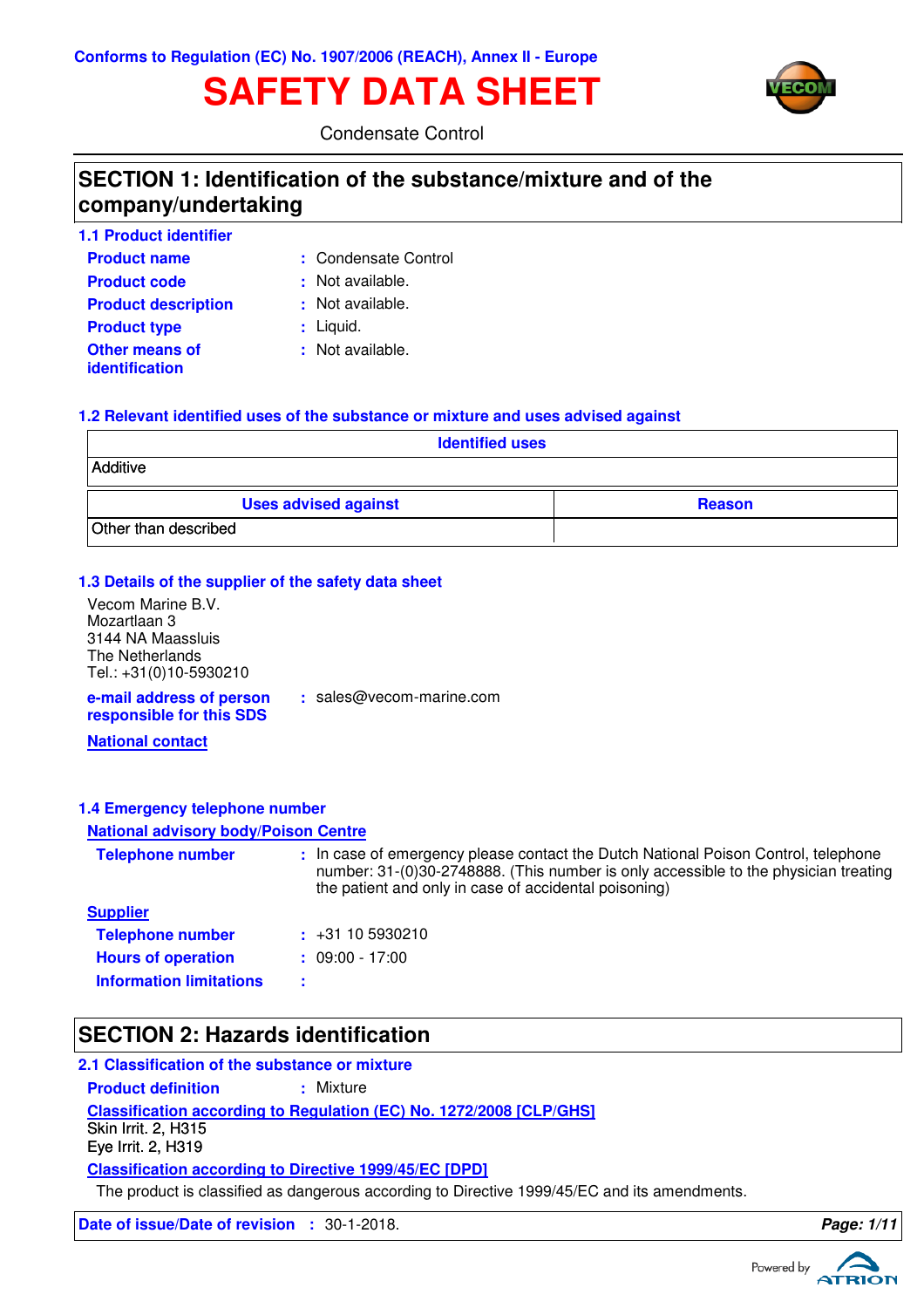## **SECTION 2: Hazards identification**

### **Classification :** Xi; R36/38

**2.2 Label elements**

**Human health hazards :** Irritating to eyes and skin.

See Section 16 for the full text of the R phrases or H statements declared above.

See Section 11 for more detailed information on health effects and symptoms.

| <b>Hazard pictograms</b>                                             | ÷                                                                                                                                                                                                                                                                                                                                                                       |
|----------------------------------------------------------------------|-------------------------------------------------------------------------------------------------------------------------------------------------------------------------------------------------------------------------------------------------------------------------------------------------------------------------------------------------------------------------|
| <b>Signal word</b>                                                   | Warning                                                                                                                                                                                                                                                                                                                                                                 |
| <b>Hazard statements</b>                                             | Causes skin irritation.<br>Causes serious eye irritation.                                                                                                                                                                                                                                                                                                               |
| <b>Precautionary statements</b>                                      |                                                                                                                                                                                                                                                                                                                                                                         |
| <b>Prevention</b>                                                    | : Wear protective gloves/protective clothing/eye protection/face protection. Wash<br>hands thoroughly after handling.                                                                                                                                                                                                                                                   |
| <b>Response</b>                                                      | : IF ON SKIN: Wash with plenty of soap and water. If skin irritation occurs: Get<br>medical advice/attention. Take off contaminated clothing and wash before reuse. IF<br>IN EYES: Rinse cautiously with water for several minutes. Remove contact lenses,<br>if present and easy to do. Continue rinsing. If eye irritation persists: Get medical<br>advice/attention. |
| <b>Storage</b>                                                       | Not applicable.                                                                                                                                                                                                                                                                                                                                                         |
| <b>Disposal</b>                                                      | Not applicable.                                                                                                                                                                                                                                                                                                                                                         |
| <b>Hazardous ingredients</b>                                         | 2-amino-2-methylpropanol                                                                                                                                                                                                                                                                                                                                                |
| <b>Supplemental label</b><br>elements                                | : Not applicable.                                                                                                                                                                                                                                                                                                                                                       |
| <b>Special packaging requirements</b>                                |                                                                                                                                                                                                                                                                                                                                                                         |
| <b>Containers to be fitted</b><br>with child-resistant<br>fastenings | : Not applicable.                                                                                                                                                                                                                                                                                                                                                       |
| <b>Tactile warning of danger</b>                                     | : Not applicable.                                                                                                                                                                                                                                                                                                                                                       |
| <b>2.3 Other hazards</b>                                             |                                                                                                                                                                                                                                                                                                                                                                         |
| Other hazards which do                                               | : Not available.                                                                                                                                                                                                                                                                                                                                                        |

**not result in classification**

## **SECTION 3: Composition/information on ingredients**

| <b>Substance/mixture</b>          | : Mixture                                             |       |                                                                             |                                                                               |             |
|-----------------------------------|-------------------------------------------------------|-------|-----------------------------------------------------------------------------|-------------------------------------------------------------------------------|-------------|
|                                   |                                                       |       |                                                                             | <b>Classification</b>                                                         |             |
| <b>Product/ingredient</b><br>name | <b>Identifiers</b>                                    | $\%$  | 67/548/EEC                                                                  | <b>Regulation (EC) No.</b><br>1272/2008 [CLP]                                 | <b>Type</b> |
| l 2-amino-2-<br>methylpropanol    | EC: 204-709-8<br>CAS: 124-68-5<br>Index: 603-070-00-6 | 10-25 | Xi; R36/38<br>R52/53                                                        | Skin Irrit. 2, H315<br>Eye Irrit. 2, H319<br>Aquatic Chronic 3, H412          | [1]         |
|                                   |                                                       |       | See Section 16 for<br>the full text of the R-<br>phrases declared<br>above. | See Section 16 for the<br>full text of the H<br>statements declared<br>above. |             |

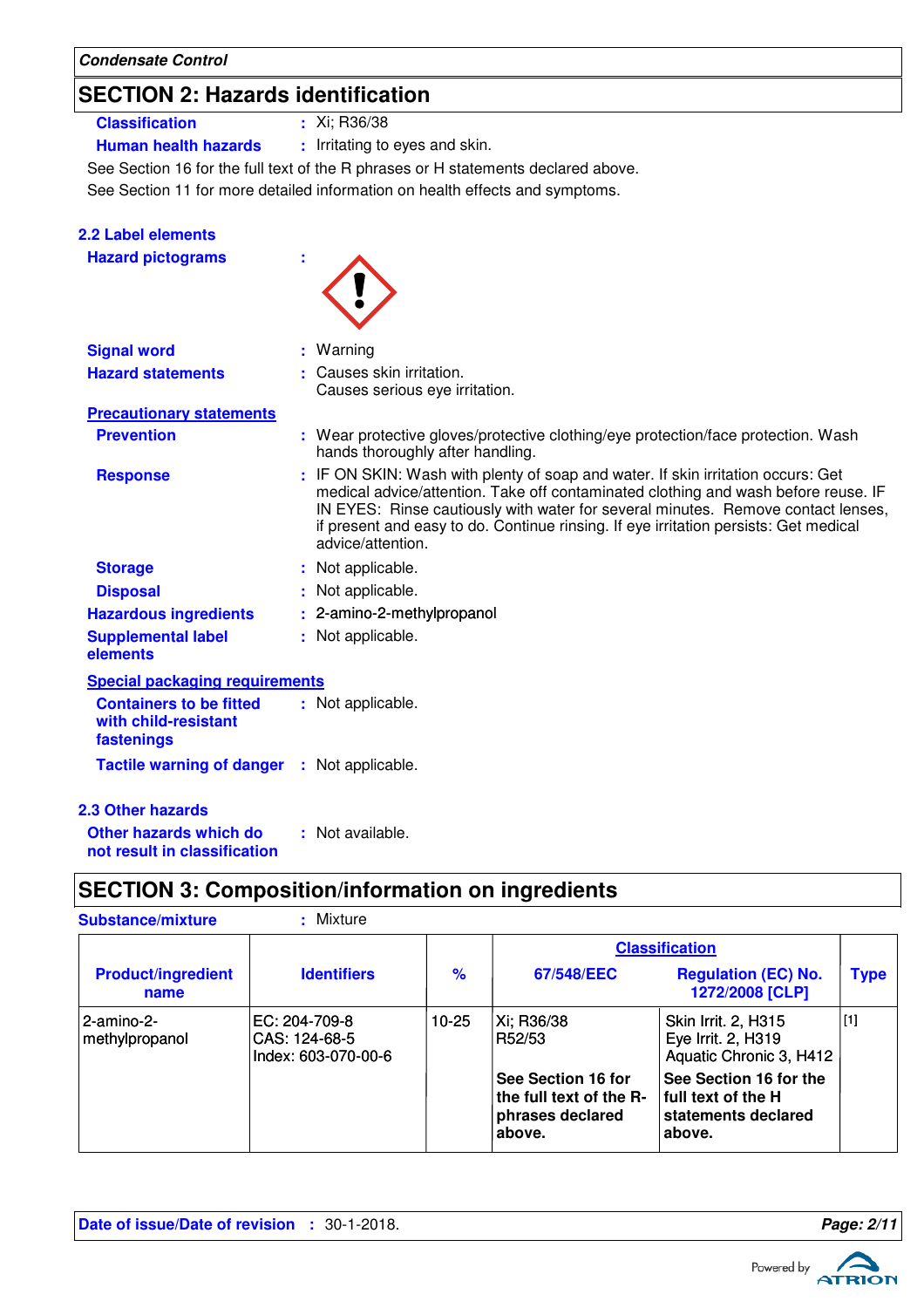### **SECTION 3: Composition/information on ingredients**

There are no additional ingredients present which, within the current knowledge of the supplier and in the concentrations applicable, are classified as hazardous to health or the environment, are PBTs or vPvBs or have been assigned a workplace exposure limit and hence require reporting in this section.

**T**<sub>vpe</sub>

[1] Substance classified with a health or environmental hazard

[2] Substance with a workplace exposure limit

[3] Substance meets the criteria for PBT according to Regulation (EC) No. 1907/2006, Annex XIII

[4] Substance meets the criteria for vPvB according to Regulation (EC) No. 1907/2006, Annex XIII

Occupational exposure limits, if available, are listed in Section 8.

### **SECTION 4: First aid measures**

| <b>4.1 Description of first aid measures</b> |                                                                                                                                                                                                             |
|----------------------------------------------|-------------------------------------------------------------------------------------------------------------------------------------------------------------------------------------------------------------|
| <b>General</b>                               | : In all cases of doubt, or when symptoms persist, seek medical attention. Never give<br>anything by mouth to an unconscious person. If unconscious, place in recovery<br>position and seek medical advice. |
| <b>Eye contact</b>                           | : Check for and remove any contact lenses. Immediately flush eyes with running water<br>for at least 15 minutes, keeping eyelids open. Seek immediate medical attention.                                    |
| <b>Inhalation</b>                            | : Remove to fresh air. Keep person warm and at rest. If not breathing, if breathing is<br>irregular or if respiratory arrest occurs, provide artificial respiration or oxygen by<br>trained personnel.      |
| <b>Skin contact</b>                          | : Remove contaminated clothing and shoes. Wash skin thoroughly with soap and<br>water or use recognised skin cleanser. Do NOT use solvents or thinners.                                                     |
| <b>Ingestion</b>                             | : If swallowed, seek medical advice immediately and show the container or label.<br>Keep person warm and at rest. Do not induce vomiting.                                                                   |
| <b>Protection of first-aiders</b>            | : No action shall be taken involving any personal risk or without suitable training. It<br>may be dangerous to the person providing aid to give mouth-to-mouth resuscitation.                               |

#### **4.2 Most important symptoms and effects, both acute and delayed**

There are no data available on the preparation itself. The preparation has been assessed following the conventional method of the Dangerous Preparations Directive 1999/45/EC and classified for toxicological hazards accordingly. See sections 3 and 15 for details.

Exposure to component solvent vapour concentrations in excess of the stated occupational exposure limit may result in adverse health effects such as mucous membrane and respiratory system irritation and adverse effects on the kidneys, liver and central nervous system. Symptoms and signs include headache, dizziness, fatigue, muscular weakness, drowsiness and, in extreme cases, loss of consciousness.

Solvents may cause some of the above effects by absorption through the skin. Repeated or prolonged contact with the preparation may cause removal of natural fat from the skin, resulting in non-allergic contact dermatitis and absorption through the skin.

If splashed in the eyes, the liquid may cause irritation and reversible damage.

Ingestion may cause nausea, diarrhea and vomiting.

This takes into account, where known, delayed and immediate effects and also chronic effects of components from short-term and long-term exposure by oral, inhalation and dermal routes of exposure and eye contact.

#### **4.3 Indication of any immediate medical attention and special treatment needed**

**Notes to physician In case of inhalation of decomposition products in a fire, symptoms may be delayed.** The exposed person may need to be kept under medical surveillance for 48 hours.

- **Specific treatments**
- **:** No specific treatment.

See toxicological information (Section 11)

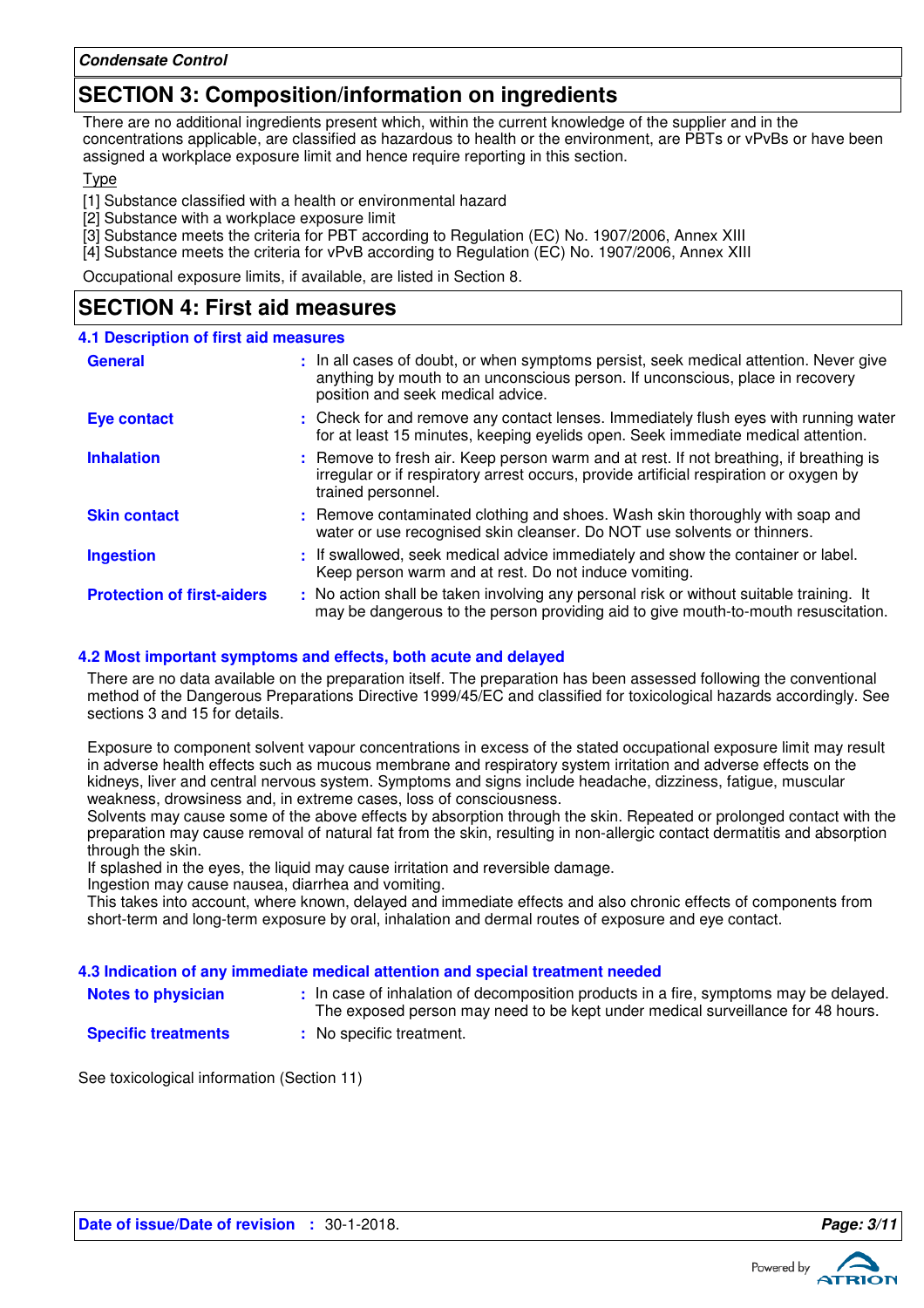## **SECTION 5: Firefighting measures**

| 5.1 Extinguishing media<br><b>Suitable extinguishing</b>  | $:$ Recommended: alcohol-resistant foam, $CO2$ , powders, water spray.                                                       |
|-----------------------------------------------------------|------------------------------------------------------------------------------------------------------------------------------|
| media                                                     |                                                                                                                              |
| <b>Unsuitable extinguishing</b><br>media                  | : Do not use water jet.                                                                                                      |
| 5.2 Special hazards arising from the substance or mixture |                                                                                                                              |
| <b>Hazards from the</b><br>substance or mixture           | : Fire will produce dense black smoke. Exposure to decomposition products may<br>cause a health hazard.                      |
| <b>Hazardous thermal</b><br>decomposition products        | : Decomposition products may include the following materials: carbon monoxide,<br>carbon dioxide, smoke, oxides of nitrogen. |
| 5.3 Advice for firefighters                               |                                                                                                                              |
| <b>Special protective actions</b><br>for fire-fighters    | : Cool closed containers exposed to fire with water. Do not release runoff from fire to<br>drains or watercourses.           |
| <b>Special protective</b><br>equipment for fire-fighters  | : Appropriate breathing apparatus may be required.                                                                           |

### **SECTION 6: Accidental release measures**

|                                                                        | 6.1 Personal precautions, protective equipment and emergency procedures                                                                                                                                                                                                            |
|------------------------------------------------------------------------|------------------------------------------------------------------------------------------------------------------------------------------------------------------------------------------------------------------------------------------------------------------------------------|
| For non-emergency<br>personnel                                         | : Exclude sources of ignition and ventilate the area. Avoid breathing vapour or mist.<br>Refer to protective measures listed in sections 7 and 8.                                                                                                                                  |
|                                                                        | For emergency responders : If specialised clothing is required to deal with the spillage, take note of any<br>information in Section 8 on suitable and unsuitable materials. See also the<br>information in "For non-emergency personnel".                                         |
| <b>6.2 Environmental</b><br>precautions                                | : Do not allow to enter drains or watercourses. If the product contaminates lakes,<br>rivers, or sewers, inform the appropriate authorities in accordance with local<br>regulations.                                                                                               |
| <b>6.3 Methods and materials</b><br>for containment and<br>cleaning up | : Contain and collect spillage with non-combustible, absorbent material e.g. sand,<br>earth, vermiculite or diatomaceous earth and place in container for disposal<br>according to local regulations (see section 13). Preferably clean with a detergent.<br>Avoid using solvents. |
| 6.4 Reference to other<br><b>sections</b>                              | : See Section 1 for emergency contact information.<br>See Section 8 for information on appropriate personal protective equipment.<br>See Section 13 for additional waste treatment information.                                                                                    |

### **SECTION 7: Handling and storage**

The information in this section contains generic advice and guidance. The list of Identified Uses in Section 1 should be consulted for any available use-specific information provided in the Exposure Scenario(s).

| <b>7.1 Precautions for safe</b><br>handling        | : Prevent the creation of flammable or explosive concentrations of vapours in air and<br>avoid vapour concentrations higher than the occupational exposure limits.<br>In addition, the product should only be used in areas from which all naked lights and<br>other sources of ignition have been excluded. Electrical equipment should be<br>protected to the appropriate standard.<br>To dissipate static electricity during transfer, earth drum and connect to receiving<br>container with bonding strap. Operators should wear antistatic footwear and clothing<br>and floors should be of the conducting type.<br>Keep away from heat, sparks and flame. No sparking tools should be used.<br>Avoid contact with skin and eyes. Avoid the inhalation of dust, particulates, spray or<br>mist arising from the application of this preparation. Avoid inhalation of dust from |            |
|----------------------------------------------------|-------------------------------------------------------------------------------------------------------------------------------------------------------------------------------------------------------------------------------------------------------------------------------------------------------------------------------------------------------------------------------------------------------------------------------------------------------------------------------------------------------------------------------------------------------------------------------------------------------------------------------------------------------------------------------------------------------------------------------------------------------------------------------------------------------------------------------------------------------------------------------------|------------|
| <b>Date of issue/Date of revision : 30-1-2018.</b> |                                                                                                                                                                                                                                                                                                                                                                                                                                                                                                                                                                                                                                                                                                                                                                                                                                                                                     | Page: 4/11 |

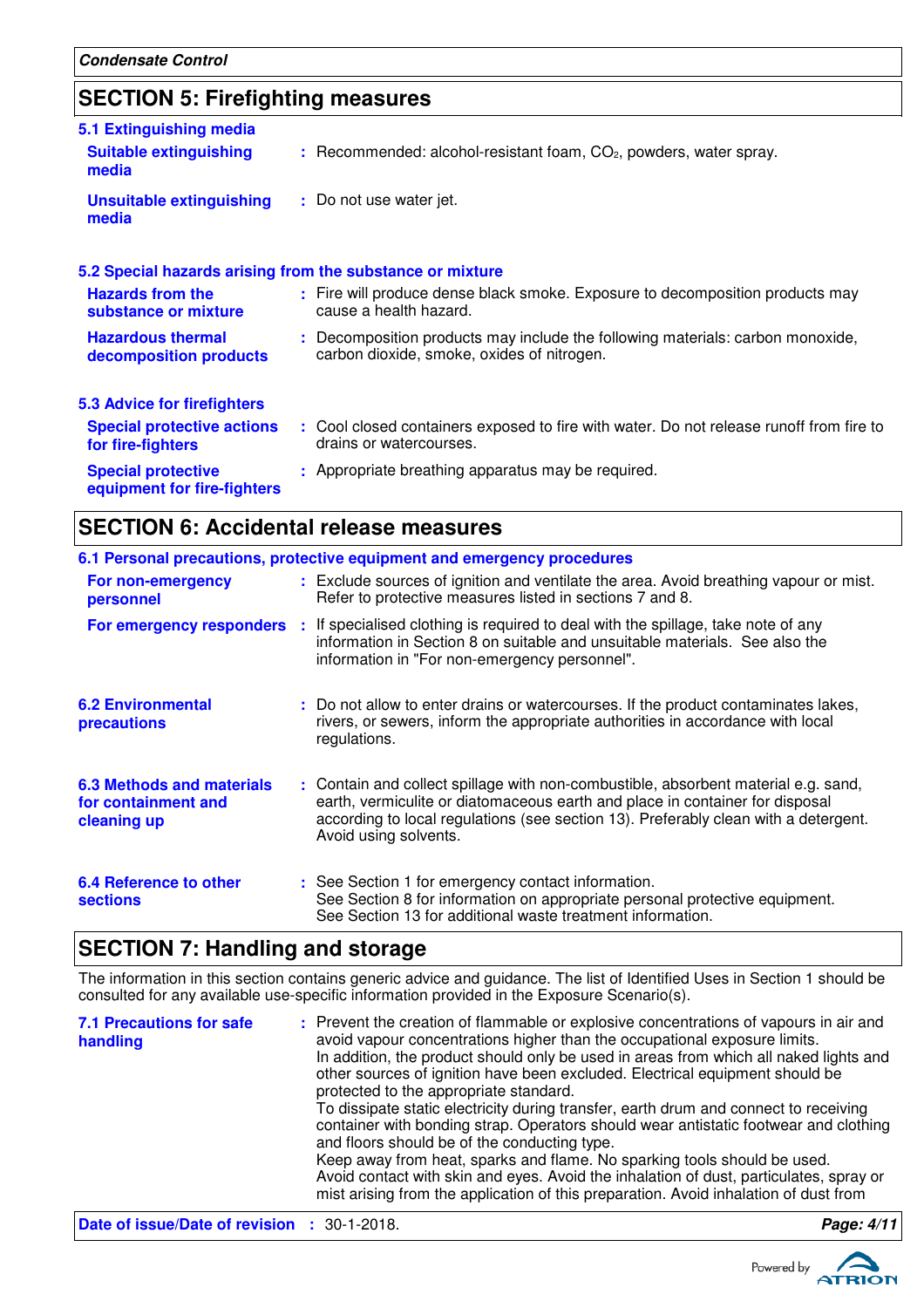### **SECTION 7: Handling and storage**

| sanding.<br>Eating, drinking and smoking should be prohibited in areas where this material is<br>handled, stored and processed.<br>Put on appropriate personal protective equipment (see Section 8).<br>Never use pressure to empty. Container is not a pressure vessel.<br>Always keep in containers made from the same material as the original one.<br>Comply with the health and safety at work laws.<br>Information on fire and explosion protection<br>Vapours are heavier than air and may spread along floors. Vapours may form<br>explosive mixtures with air. |
|-------------------------------------------------------------------------------------------------------------------------------------------------------------------------------------------------------------------------------------------------------------------------------------------------------------------------------------------------------------------------------------------------------------------------------------------------------------------------------------------------------------------------------------------------------------------------|
| : Store in accordance with local regulations.<br>Notes on joint storage<br>Keep away from: oxidising agents, strong alkalis, strong acids.<br>Additional information on storage conditions<br>Observe label precautions. Store in a dry, cool and well-ventilated area. Keep away<br>from heat and direct sunlight. Keep away from sources of ignition. No smoking.<br>Prevent unauthorised access. Containers that have been opened must be carefully<br>resealed and kept upright to prevent leakage.                                                                 |
| : Not available.<br>: Not available.                                                                                                                                                                                                                                                                                                                                                                                                                                                                                                                                    |
|                                                                                                                                                                                                                                                                                                                                                                                                                                                                                                                                                                         |

### **SECTION 8: Exposure controls/personal protection**

The information in this section contains generic advice and guidance. The list of Identified Uses in Section 1 should be consulted for any available use-specific information provided in the Exposure Scenario(s).

#### **8.1 Control parameters**

| <b>Occupational exposure limits</b> |  |
|-------------------------------------|--|
| No exposure limit value known.      |  |

**Recommended monitoring :** Not applicable **procedures**

#### **Derived effect levels**

No DELs available.

#### **Predicted effect concentrations**

No PECs available.

| <b>8.2 Exposure controls</b>                         |                                                                                                                                                                                                                                                                                                                                                                                                   |
|------------------------------------------------------|---------------------------------------------------------------------------------------------------------------------------------------------------------------------------------------------------------------------------------------------------------------------------------------------------------------------------------------------------------------------------------------------------|
| <b>Appropriate engineering</b><br>controls           | : Provide adequate ventilation. Where reasonably practicable, this should be achieved<br>by the use of local exhaust ventilation and good general extraction. If these are not<br>sufficient to maintain concentrations of particulates and solvent vapours below the<br>OEL, suitable respiratory protection must be worn.                                                                       |
| <b>Individual protection measures</b>                |                                                                                                                                                                                                                                                                                                                                                                                                   |
| <b>Hygiene measures</b>                              | : Wash hands, forearms and face thoroughly after handling chemical products, before<br>eating, smoking and using the lavatory and at the end of the working period.<br>Appropriate techniques should be used to remove potentially contaminated clothing.<br>Wash contaminated clothing before reusing. Ensure that eyewash stations and<br>safety showers are close to the workstation location. |
| <b>Eye/face protection</b><br><b>Skin protection</b> | : Wear safety glasses with side protection in accordance with EN 166.                                                                                                                                                                                                                                                                                                                             |

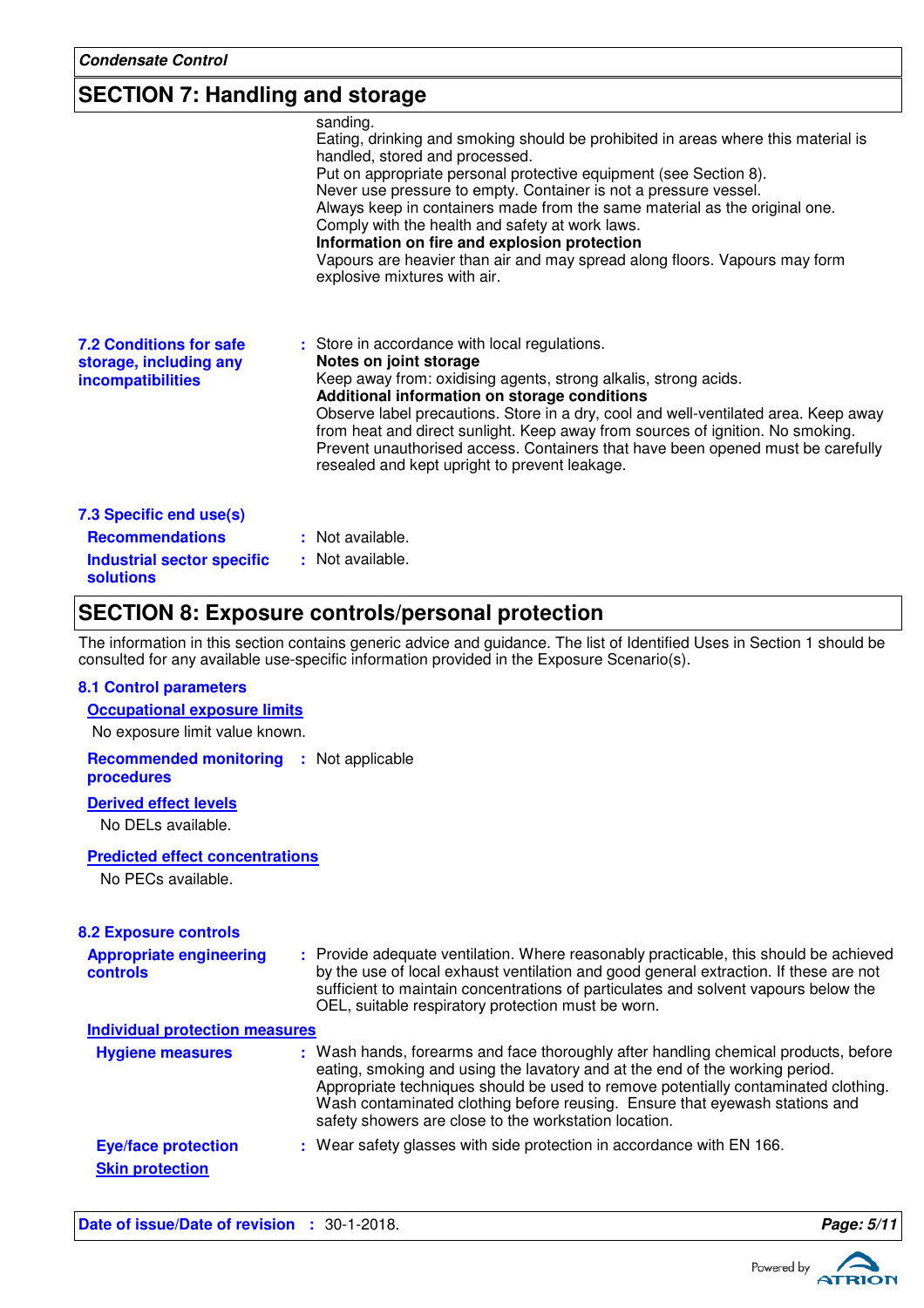### **SECTION 8: Exposure controls/personal protection**

| <b>Hand protection</b>                    | : Barrier creams may help to protect the exposed areas of the skin but should not be<br>applied once exposure has occurred.                                                                                                     |  |
|-------------------------------------------|---------------------------------------------------------------------------------------------------------------------------------------------------------------------------------------------------------------------------------|--|
| <b>Gloves</b>                             | : Wear suitable gloves tested to EN374.                                                                                                                                                                                         |  |
|                                           | The recommendation for the type or types of glove to use when handling this product<br>is based on information from the following source:                                                                                       |  |
|                                           | The user must check that the final choice of type of glove selected for handling this<br>product is the most appropriate and takes into account the particular conditions of<br>use, as included in the user's risk assessment. |  |
| <b>Body protection</b>                    | : Personnel should wear antistatic clothing made of natural fibres or of high-<br>temperature-resistant synthetic fibres.                                                                                                       |  |
| <b>Other skin protection</b>              | : Appropriate footwear and any additional skin protection measures should be<br>selected based on the task being performed and the risks involved and should be<br>approved by a specialist before handling this product.       |  |
| <b>Respiratory protection</b>             | : If workers are exposed to concentrations above the exposure limit, they must use<br>appropriate, certified respirators.                                                                                                       |  |
| <b>Environmental exposure</b><br>controls | : Do not allow to enter drains or watercourses.                                                                                                                                                                                 |  |
|                                           |                                                                                                                                                                                                                                 |  |

## **SECTION 9: Physical and chemical properties**

### **9.1 Information on basic physical and chemical properties**

| <b>Appearance</b>                                      |    |                                                                      |
|--------------------------------------------------------|----|----------------------------------------------------------------------|
| <b>Physical state</b>                                  |    | : Liquid.                                                            |
| <b>Colour</b>                                          | ٠. | Clear.                                                               |
| <b>Odour</b>                                           |    | Characteristic.                                                      |
| <b>Odour threshold</b>                                 |    | Not available.                                                       |
| pH                                                     |    | 11,4 [Conc. (% w/w): 10%]                                            |
| <b>Melting point/freezing point</b>                    |    | Not available.                                                       |
| Initial boiling point and boiling<br>range             |    | : Not available.                                                     |
| <b>Flash point</b>                                     |    | Closed cup: Not applicable. [Product does not sustain combustion.]   |
| <b>Evaporation rate</b>                                |    | Not available.                                                       |
| <b>Flammability (solid, gas)</b>                       | ÷. | Not available.                                                       |
| <b>Burning time</b>                                    |    | Not applicable.                                                      |
| <b>Burning rate</b>                                    |    | Not applicable.                                                      |
| <b>Upper/lower flammability or</b><br>explosive limits |    | Not available.                                                       |
| <b>Vapour pressure</b>                                 |    | : Not available.                                                     |
| <b>Vapour density</b>                                  |    | Not available.                                                       |
| <b>Relative density</b>                                | ÷. | 1 to 1,01                                                            |
| <b>Solubility(ies)</b>                                 |    | Easily soluble in the following materials: cold water and hot water. |
| <b>Partition coefficient: n-</b><br>octanol/water      | ŧ. | Not available.                                                       |
| <b>Auto-ignition temperature</b>                       |    | Not applicable.                                                      |
| <b>Decomposition temperature</b>                       |    | Not available.                                                       |
| <b>Viscosity</b>                                       | ÷. | Not available.                                                       |
| <b>Explosive properties</b>                            |    | Not available.                                                       |
| <b>Oxidising properties</b>                            |    | Not available.                                                       |

#### **9.2 Other information**

**Date of issue/Date of revision :** 30-1-2018. **Page: 6/11** 



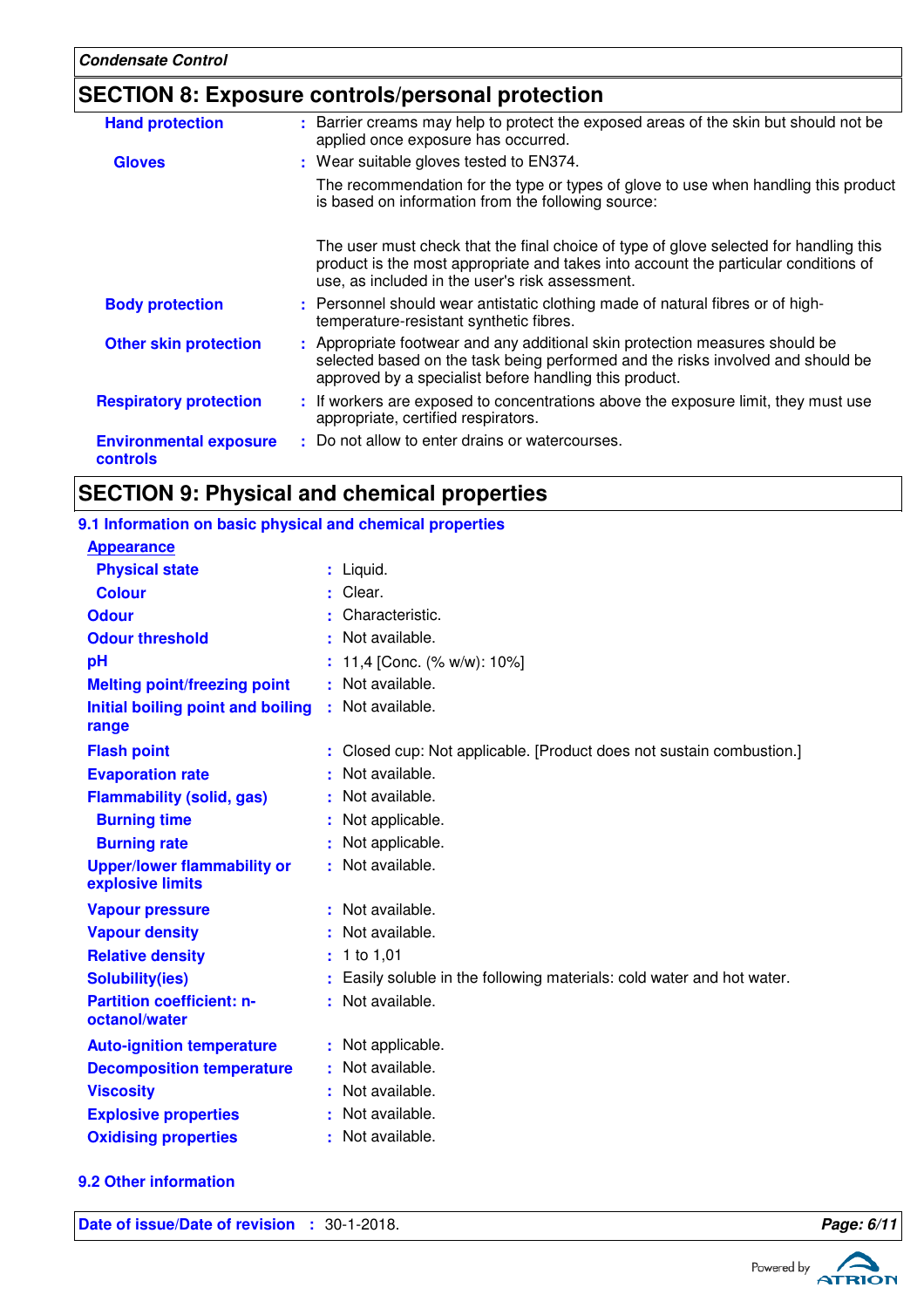### **SECTION 9: Physical and chemical properties**

No additional information.

### **SECTION 10: Stability and reactivity**

| <b>10.1 Reactivity</b>                            | : No specific test data related to reactivity available for this product or its ingredients.                                        |
|---------------------------------------------------|-------------------------------------------------------------------------------------------------------------------------------------|
| <b>10.2 Chemical stability</b>                    | : Stable under recommended storage and handling conditions (see section 7).                                                         |
| <b>10.3 Possibility of</b><br>hazardous reactions | : Under normal conditions of storage and use, hazardous reactions will not occur.                                                   |
| <b>10.4 Conditions to avoid</b>                   | : When exposed to high temperatures may produce hazardous decomposition<br>products.                                                |
| <b>10.5 Incompatible materials</b>                | : Keep away from the following materials to prevent strong exothermic reactions:<br>oxidising agents, strong alkalis, strong acids. |
| <b>10.6 Hazardous</b><br>decomposition products   | : Under normal conditions of storage and use, hazardous decomposition products<br>should not be produced.                           |

### **SECTION 11: Toxicological information**

#### **11.1 Information on toxicological effects**

There are no data available on the preparation itself. The preparation has been assessed following the conventional method of the Dangerous Preparations Directive 1999/45/EC and classified for toxicological hazards accordingly. See sections 3 and 15 for details.

Exposure to component solvent vapour concentrations in excess of the stated occupational exposure limit may result in adverse health effects such as mucous membrane and respiratory system irritation and adverse effects on the kidneys, liver and central nervous system. Symptoms and signs include headache, dizziness, fatigue, muscular weakness, drowsiness and, in extreme cases, loss of consciousness.

Solvents may cause some of the above effects by absorption through the skin. Repeated or prolonged contact with the preparation may cause removal of natural fat from the skin, resulting in non-allergic contact dermatitis and absorption through the skin.

If splashed in the eyes, the liquid may cause irritation and reversible damage.

Ingestion may cause nausea, diarrhea and vomiting.

This takes into account, where known, delayed and immediate effects and also chronic effects of components from short-term and long-term exposure by oral, inhalation and dermal routes of exposure and eye contact.

#### **Acute toxicity**

| <b>Product/ingredient name</b>                                                 | <b>Result</b>    | <b>Species</b> | <b>Dose</b> | <b>Exposure</b> |
|--------------------------------------------------------------------------------|------------------|----------------|-------------|-----------------|
| 2-amino-2-methylpropanol                                                       | LD50 Oral        | Rat            | 2900 mg/kg  |                 |
| <b>Conclusion/Summary</b><br><b>Acute toxicity estimates</b><br>Not available. | : Not available. |                |             |                 |
| <b>Irritation/Corrosion</b>                                                    |                  |                |             |                 |
| <b>Conclusion/Summary</b>                                                      | : Not available. |                |             |                 |
| <b>Sensitisation</b>                                                           |                  |                |             |                 |
| <b>Conclusion/Summary</b>                                                      | : Not available. |                |             |                 |
| <b>Mutagenicity</b>                                                            |                  |                |             |                 |
| <b>Conclusion/Summary</b>                                                      | : Not available. |                |             |                 |
| <b>Carcinogenicity</b>                                                         |                  |                |             |                 |
| <b>Conclusion/Summary</b>                                                      | : Not available. |                |             |                 |
| <b>Reproductive toxicity</b>                                                   |                  |                |             |                 |

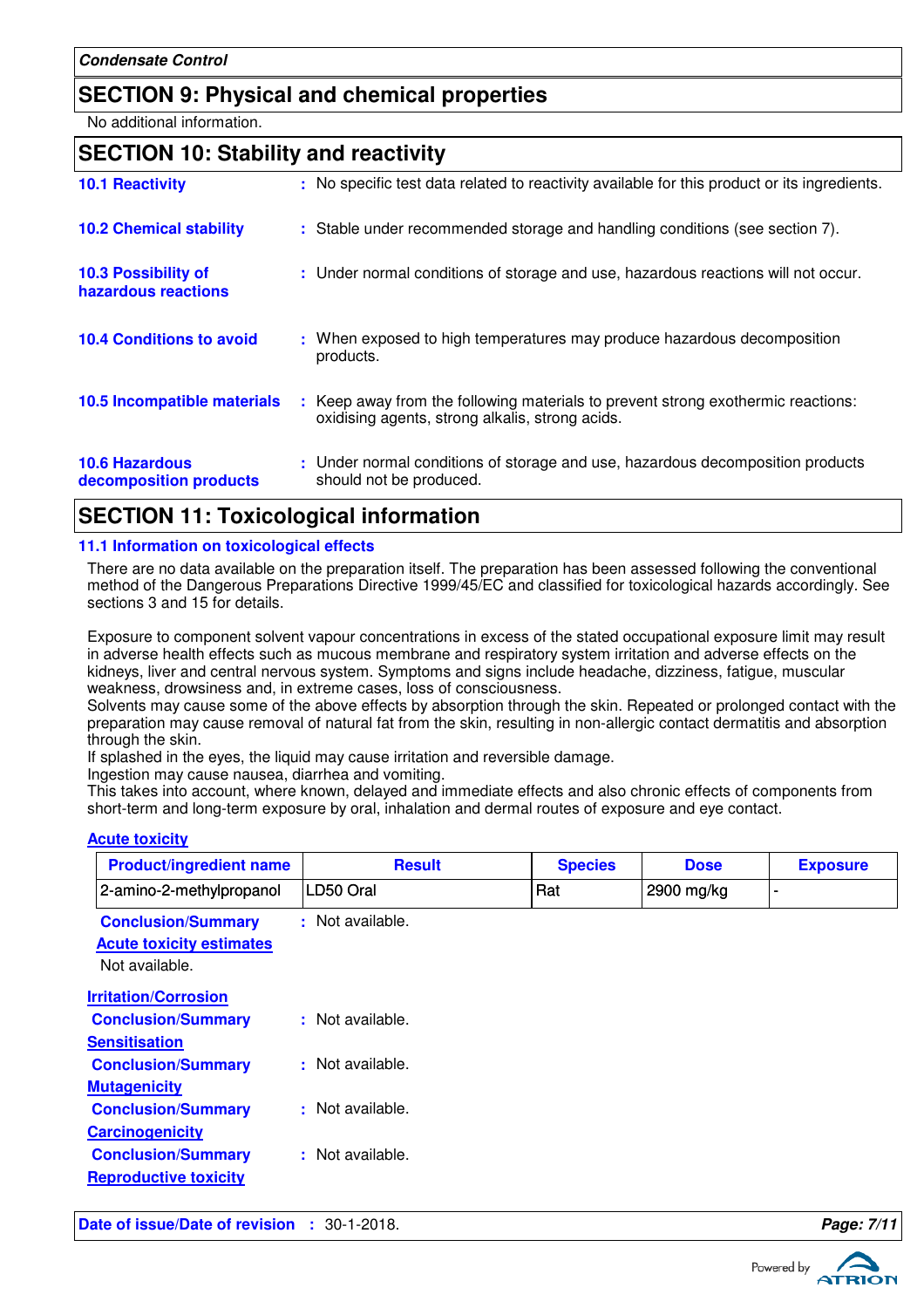### **SECTION 11: Toxicological information**

**Teratogenicity Conclusion/Summary :** Not available. **Conclusion/Summary :** Not available. **Specific target organ toxicity (single exposure)**

Not available.

#### **Specific target organ toxicity (repeated exposure)** Not available.

**Aspiration hazard**

Not available.

**Other information :** : Not available.

### **SECTION 12: Ecological information**

### **12.1 Toxicity**

There are no data available on the preparation itself. Do not allow to enter drains or watercourses.

The preparation has been assessed following the conventional method of the Dangerous Preparations Directive 1999/45/EC and is not classified as dangerous for the environment but contains a substance or substances dangerous for the environment. See section 2 for details.

**Conclusion/Summary :** Not available.

#### **12.2 Persistence and degradability**

**Conclusion/Summary :** Not available.

#### **12.3 Bioaccumulative potential**

| <b>Product/ingredient name</b> | <b>LoaP</b> <sub>ow</sub> | <b>BCF</b> | <b>Potential</b> |
|--------------------------------|---------------------------|------------|------------------|
| Condensate Control             |                           |            | l low            |

| <b>12.4 Mobility in soil</b>                     |                  |
|--------------------------------------------------|------------------|
| <b>Soil/water partition</b><br>coefficient (Koc) | : Not available. |
| <b>Mobility</b>                                  | : Not available. |

| 12.5 Results of PBT and vPvB assessment |                   |
|-----------------------------------------|-------------------|
| <b>PBT</b>                              | : Not applicable. |
| <b>vPvB</b>                             | : Not applicable. |

**12.6 Other adverse effects** : No known significant effects or critical hazards.

### **SECTION 13: Disposal considerations**

The information in this section contains generic advice and guidance. The list of Identified Uses in Section 1 should be consulted for any available use-specific information provided in the Exposure Scenario(s).

Do not allow to enter drains or watercourses.

Dispose of according to all federal, state and local applicable regulations.

#### **13.1 Waste treatment methods**

#### **Product**

**Date of issue/Date of revision :** 30-1-2018. **Page: 8/1 Page: 8/1** 

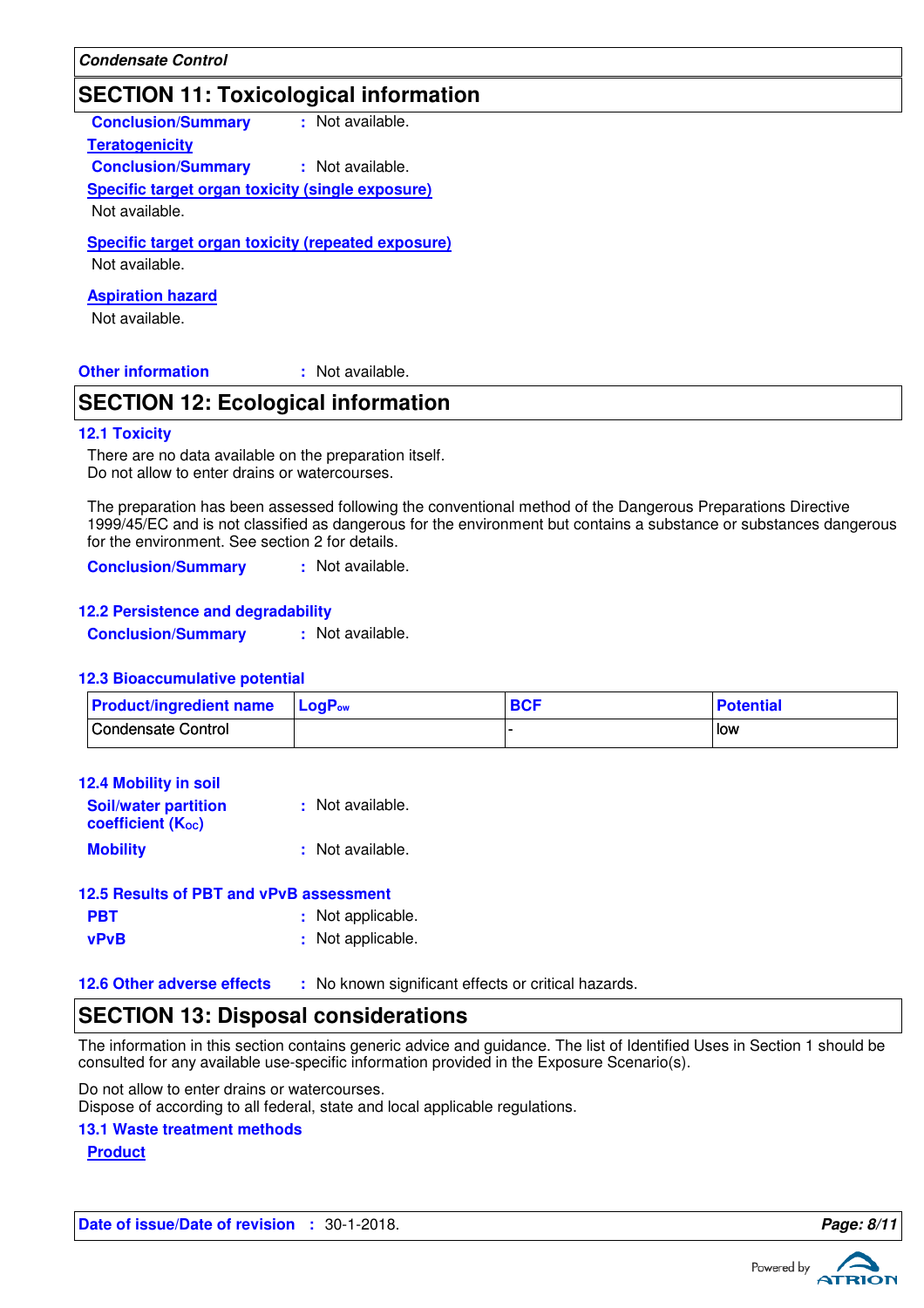## **SECTION 13: Disposal considerations**

| <b>Methods of disposal</b> | : The generation of waste should be avoided or minimised wherever possible.<br>Significant quantities of waste product residues should not be disposed of via the<br>foul sewer but processed in a suitable effluent treatment plant. Dispose of surplus<br>and non-recyclable products via a licensed waste disposal contractor. Disposal of<br>this product, solutions and any by-products should at all times comply with the<br>requirements of environmental protection and waste disposal legislation and any<br>regional local authority requirements. |
|----------------------------|---------------------------------------------------------------------------------------------------------------------------------------------------------------------------------------------------------------------------------------------------------------------------------------------------------------------------------------------------------------------------------------------------------------------------------------------------------------------------------------------------------------------------------------------------------------|
| <b>Hazardous waste</b>     | : The classification of the product may meet the criteria for a hazardous waste.                                                                                                                                                                                                                                                                                                                                                                                                                                                                              |
| <b>Packaging</b>           |                                                                                                                                                                                                                                                                                                                                                                                                                                                                                                                                                               |
| <b>Methods of disposal</b> | : The generation of waste should be avoided or minimised wherever possible. Waste<br>packaging should be recycled. Incineration or landfill should only be considered<br>when recycling is not feasible.                                                                                                                                                                                                                                                                                                                                                      |
| <b>Special precautions</b> | : This material and its container must be disposed of in a safe way. Care should be<br>taken when handling emptied containers that have not been cleaned or rinsed out.<br>Empty containers or liners may retain some product residues. Avoid dispersal of<br>spilt material and runoff and contact with soil, waterways, drains and sewers.                                                                                                                                                                                                                  |

## **SECTION 14: Transport information**

|                                                | <b>ADR/RID</b>                                                                                                                                                                                                                               | <b>ADN/ADNR</b>                                                                                                                                                                                                     | <b>IMDG</b>                                                                                                                                                                                                                                                        | <b>IATA</b>                                                                                                                                                                                                                                  |
|------------------------------------------------|----------------------------------------------------------------------------------------------------------------------------------------------------------------------------------------------------------------------------------------------|---------------------------------------------------------------------------------------------------------------------------------------------------------------------------------------------------------------------|--------------------------------------------------------------------------------------------------------------------------------------------------------------------------------------------------------------------------------------------------------------------|----------------------------------------------------------------------------------------------------------------------------------------------------------------------------------------------------------------------------------------------|
| 14.1 UN number                                 | Not regulated.                                                                                                                                                                                                                               | Not regulated.                                                                                                                                                                                                      | Not regulated.                                                                                                                                                                                                                                                     | Not regulated.                                                                                                                                                                                                                               |
| 14.2 UN proper<br>shipping name                |                                                                                                                                                                                                                                              |                                                                                                                                                                                                                     |                                                                                                                                                                                                                                                                    |                                                                                                                                                                                                                                              |
| <b>14.3 Transport</b><br>hazard class(es)      |                                                                                                                                                                                                                                              |                                                                                                                                                                                                                     |                                                                                                                                                                                                                                                                    |                                                                                                                                                                                                                                              |
| 14.4 Packing<br>group                          |                                                                                                                                                                                                                                              |                                                                                                                                                                                                                     |                                                                                                                                                                                                                                                                    |                                                                                                                                                                                                                                              |
| 14.5<br><b>Environmental</b><br>hazards        | No.                                                                                                                                                                                                                                          | No.                                                                                                                                                                                                                 | No.                                                                                                                                                                                                                                                                | No.                                                                                                                                                                                                                                          |
| <b>14.6 Special</b><br>precautions for<br>user | <b>Transport within</b><br>user's premises:<br>always transport in<br>closed containers that<br>are upright and<br>secure. Ensure that<br>persons transporting<br>the product know what<br>to do in the event of an<br>accident or spillage. | <b>Transport within</b><br>user's premises:<br>always transport in<br>closed containers that<br>are upright and<br>secure. Ensure that<br>persons transporting<br>to do in the event of an<br>accident or spillage. | <b>Transport within</b><br>user's premises:<br>always transport in<br>closed containers that<br>are upright and<br>secure. Ensure that<br>persons transporting<br>the product know what the product know what<br>to do in the event of an<br>accident or spillage. | <b>Transport within</b><br>user's premises:<br>always transport in<br>closed containers that<br>are upright and<br>secure. Ensure that<br>persons transporting<br>the product know what<br>to do in the event of an<br>accident or spillage. |
| <b>Additional</b><br>information               |                                                                                                                                                                                                                                              |                                                                                                                                                                                                                     |                                                                                                                                                                                                                                                                    |                                                                                                                                                                                                                                              |

**14.7 Transport in bulk according to Annex II of MARPOL 73/78 and the IBC Code**

**:** Not available.

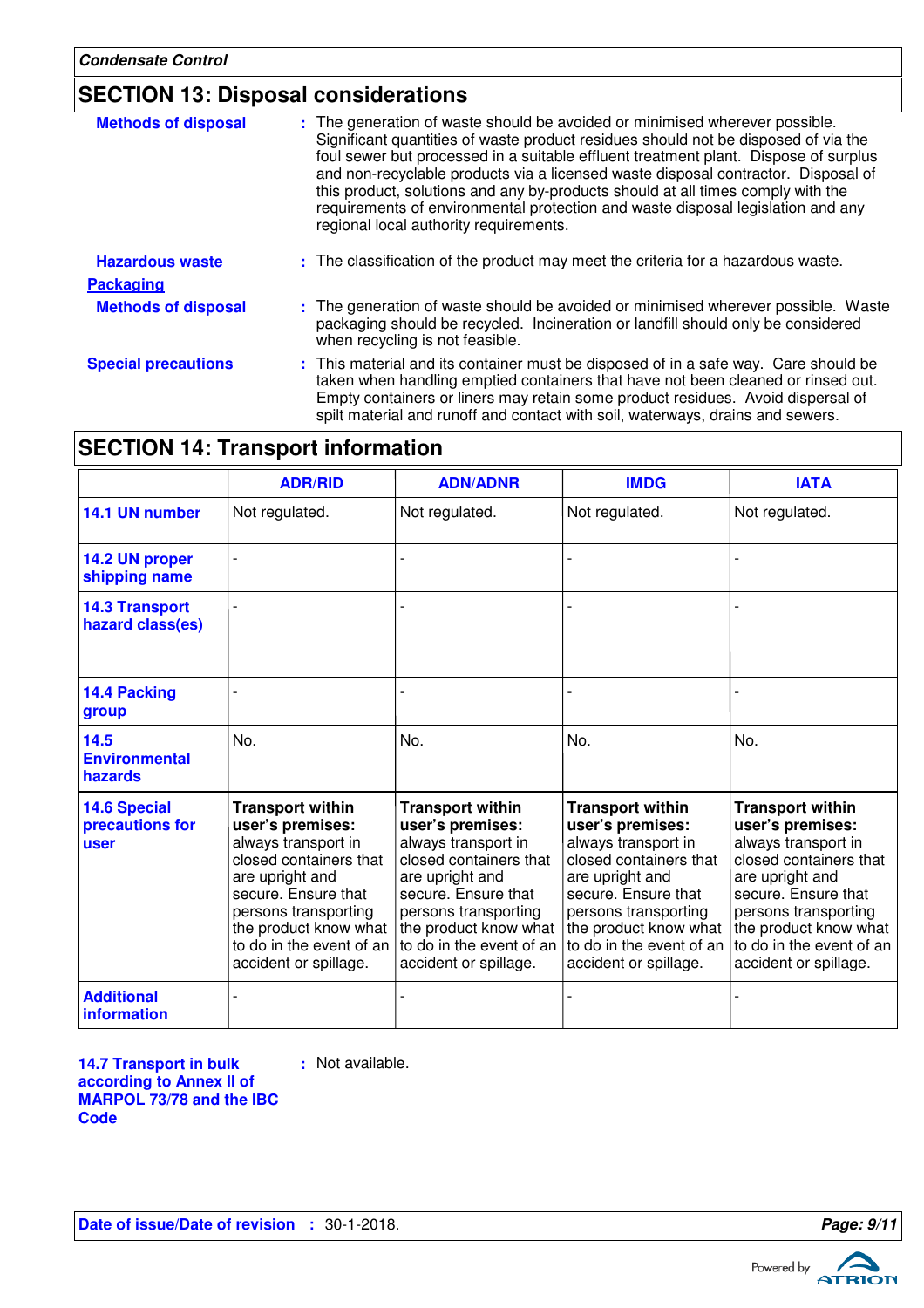## **SECTION 15: Regulatory information**

|                                                                                                                                                                 |                                        | 15.1 Safety, health and environmental regulations/legislation specific for the substance or mixture                                                                                                                                                                                                 |  |  |  |  |
|-----------------------------------------------------------------------------------------------------------------------------------------------------------------|----------------------------------------|-----------------------------------------------------------------------------------------------------------------------------------------------------------------------------------------------------------------------------------------------------------------------------------------------------|--|--|--|--|
| EU Regulation (EC) No. 1907/2006 (REACH)                                                                                                                        |                                        |                                                                                                                                                                                                                                                                                                     |  |  |  |  |
| Annex XIV - List of substances subject to authorisation                                                                                                         |                                        |                                                                                                                                                                                                                                                                                                     |  |  |  |  |
|                                                                                                                                                                 | <b>Substances of very high concern</b> |                                                                                                                                                                                                                                                                                                     |  |  |  |  |
| None of the components are listed.                                                                                                                              |                                        |                                                                                                                                                                                                                                                                                                     |  |  |  |  |
| <b>Annex XVII - Restrictions</b><br>on the manufacture,<br>placing on the market and<br>use of certain dangerous<br>substances, mixtures and<br><b>articles</b> |                                        | : Not applicable.                                                                                                                                                                                                                                                                                   |  |  |  |  |
| <b>Other EU regulations</b>                                                                                                                                     |                                        |                                                                                                                                                                                                                                                                                                     |  |  |  |  |
| <b>VOC for Ready-for-Use</b><br><b>Mixture</b>                                                                                                                  |                                        | : Not applicable.                                                                                                                                                                                                                                                                                   |  |  |  |  |
| <b>Europe inventory</b>                                                                                                                                         |                                        | : Not determined.                                                                                                                                                                                                                                                                                   |  |  |  |  |
| <b>Black List Chemicals</b>                                                                                                                                     |                                        | : Not listed                                                                                                                                                                                                                                                                                        |  |  |  |  |
| <b>Priority List Chemicals</b>                                                                                                                                  |                                        | : Not listed                                                                                                                                                                                                                                                                                        |  |  |  |  |
| <b>Integrated pollution</b><br>prevention and control<br>list (IPPC) - Air                                                                                      |                                        | : Not listed                                                                                                                                                                                                                                                                                        |  |  |  |  |
| <b>Integrated pollution</b><br>prevention and control<br>list (IPPC) - Water                                                                                    |                                        | : Not listed                                                                                                                                                                                                                                                                                        |  |  |  |  |
| <b>Industrial use</b>                                                                                                                                           |                                        | : The information contained in this safety data sheet does not constitute the user's<br>own assessment of workplace risks, as required by other health and safety<br>legislation. The provisions of the national health and safety at work regulations apply<br>to the use of this product at work. |  |  |  |  |
| <b>International regulations</b>                                                                                                                                |                                        |                                                                                                                                                                                                                                                                                                     |  |  |  |  |
| <b>Chemical Weapons</b><br><b>Convention List Schedule I</b><br><b>Chemicals</b>                                                                                |                                        | : Not listed                                                                                                                                                                                                                                                                                        |  |  |  |  |
| <b>Chemical Weapons</b><br><b>Convention List Schedule II</b><br><b>Chemicals</b>                                                                               |                                        | : Not listed                                                                                                                                                                                                                                                                                        |  |  |  |  |
| <b>Chemical Weapons</b><br><b>Convention List Schedule III</b><br><b>Chemicals</b>                                                                              |                                        | : Not listed                                                                                                                                                                                                                                                                                        |  |  |  |  |
| <b>15.2 Chemical Safety</b><br><b>Assessment</b>                                                                                                                |                                        | This product contains substances for which Chemical Safety Assessments are still<br>required.                                                                                                                                                                                                       |  |  |  |  |

### **SECTION 16: Other information**

**CEPE code :** 1

|                                      | $\triangleright$ Indicates information that has changed from previously issued version.                                                                                                                                                                                                                     |
|--------------------------------------|-------------------------------------------------------------------------------------------------------------------------------------------------------------------------------------------------------------------------------------------------------------------------------------------------------------|
| <b>Abbreviations and</b><br>acronyms | $\therefore$ ATE = Acute Toxicity Estimate<br>CLP = Classification, Labelling and Packaging Regulation [Regulation (EC) No.<br>1272/2008]<br>DNEL = Derived No Effect Level<br>EUH statement = CLP-specific Hazard statement<br>PNEC = Predicted No Effect Concentration<br>RRN = REACH Registration Number |

**Procedure used to derive the classification according to Regulation (EC) No. 1272/2008 [CLP/GHS]**

Date of issue/Date of revision : 30-1-2018. **Page: 10/11**